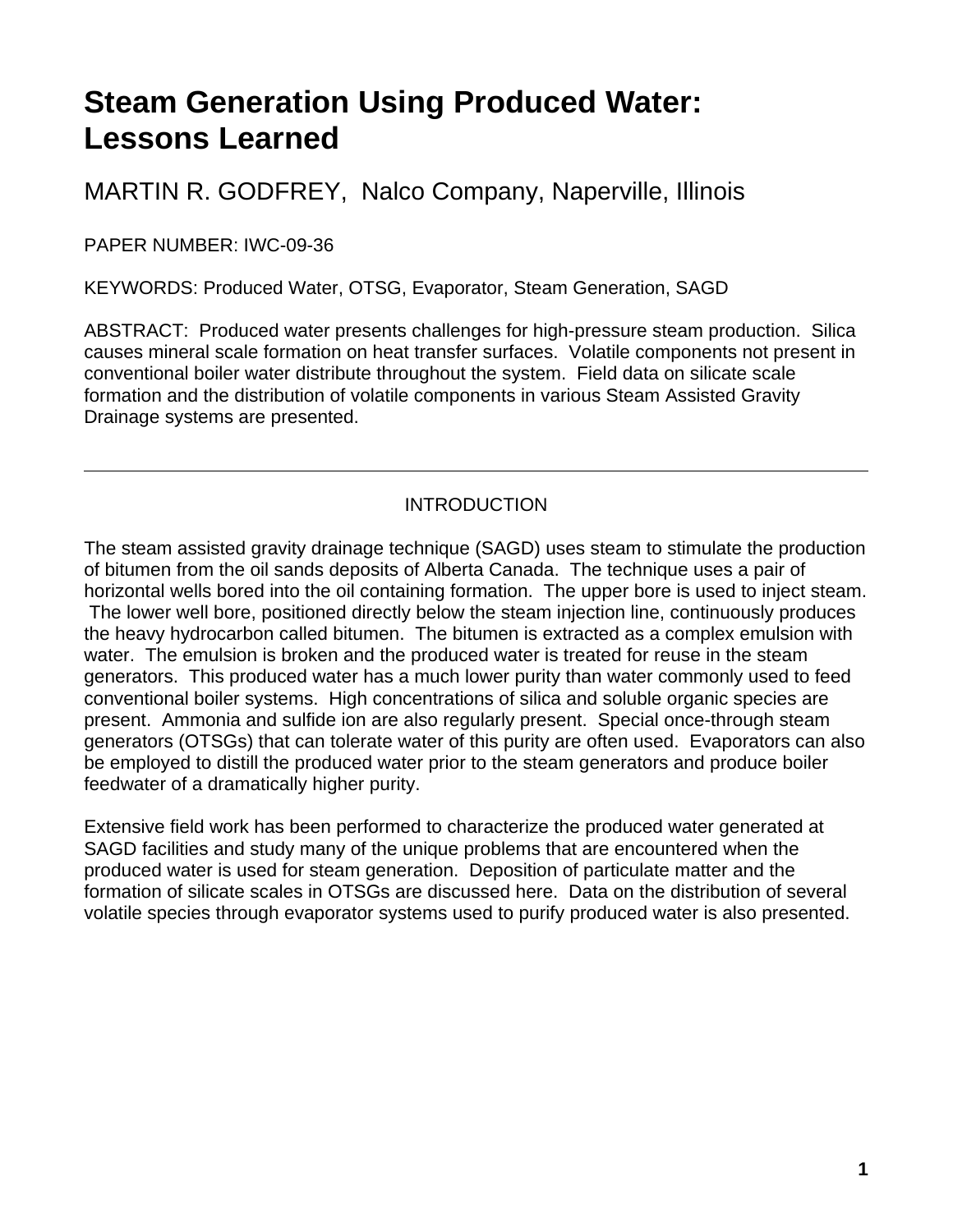#### DEPOSIT FORMATION IN ONCE-THROUGH STEAM GENERATORS

Once-through steam generators for oil field use are designed to tolerate deposit formation as much as possible and to be relatively easy to clean by mechanical means. Even with these special design features deposit formation often limits the reliability of steam generation and the overall capacity of a facility to produce steam and oil. When deposits from OTSGs are analyzed two main components are commonly found. Coke (carbon) which is produced by the deposition of hydrocarbon or soluble organic species in the water is one component. Silica and silicate minerals are another major component of OTSG deposits. The silica in OTSG deposits may be found in an amorphous form, it may be present as quartz, or it may be found in the form of a wide variety of silicate minerals that also contain calcium, magnesium or iron. Regardless of their composition all deposits have a negative impact on steam generation. They insulate the heat transfer surface and can cause metallurgical failure due to overheating. A variety of corrosion mechanisms can be fostered at metal surfaces residing under deposits. Particulate matter in the boiler circuit or the release of deposit particles from tube surfaces may also have an impact on erosion of the boiler tube bends in the higher velocity sections of OTSGs. Limiting deposit formation is a prime concern of OTSG operators.

Studies were undertaken to gain a better understanding of the formation of silicate containing deposits in OTSGs. The studies were performed at a facility producing bitumen in Alberta. At this particular facility the produced water first passes through a train of de-oiling process units. The deoiled water is then treated with warm lime softening (WLS). The design purpose of the softener is to lower silica and hardness concentrations. The hardness is reduced mainly by the introduction of lime that increases pH and drives the precipitation of calcium carbonate. Magnesium oxide addition drives the silica reduction process through the precipitation of magnesium hydroxide/silicate. The precipitated solids settle with the aid of a flocculant chemical and are collected as sludge at the bottom of the vessel. Anthracite filters follow the lime softener to reduce suspended solids and weak acid cation exchange reduces hardness in the final boiler feedwater. The combination of the lime softener and cation exchange reduces silica concentration from about 200 ppm to around 20 ppm and total hardness drops from around 8 ppm to less than 0.3 ppm.

Once-through steam generators that produce steam at 10.2 MPa (1475 psig) are operated with a feedwater flow rate of about 150  $m^3/n$ r. Each steam generator has six passes nested together in groups of three. Each pass is a continuous mild steel tube that first travels through an economizer pre-heater section and then through a radial furnace. Water is forced through the pass with pumps and enters as a liquid. As the water flows through the pass boiling begins and the liquid is converted to steam. As water travels through the pass the percentage of steam in the fluid and the velocity of the fluid increase. At the steam pass exit the fluid might contain roughly 70% steam by weight, known as 70% steam quality. Manufacturer of the steam generator equips each steam pass exit with a sampling device that uses a combination of cyclonic action and baffles to reliably separate a small flow of liquid water from the vapor/liquid mixture. When operated continuously at the recommended flow rate these sample points are useful for measuring the chemistry of the liquid phase and controlling steam quality. In addition to collecting samples of the liquid at the steam pass exit, boiler feedwater was sampled just prior to the high-pressure pumps. Mass balance across a given steam pass may be calculated by measuring water impurities both prior to the steam pass and in the liquid water sample at the exit of the steam pass. This mass balance is expressed in terms of percentage transport for a specific water impurity. Percent transport for a given impurity is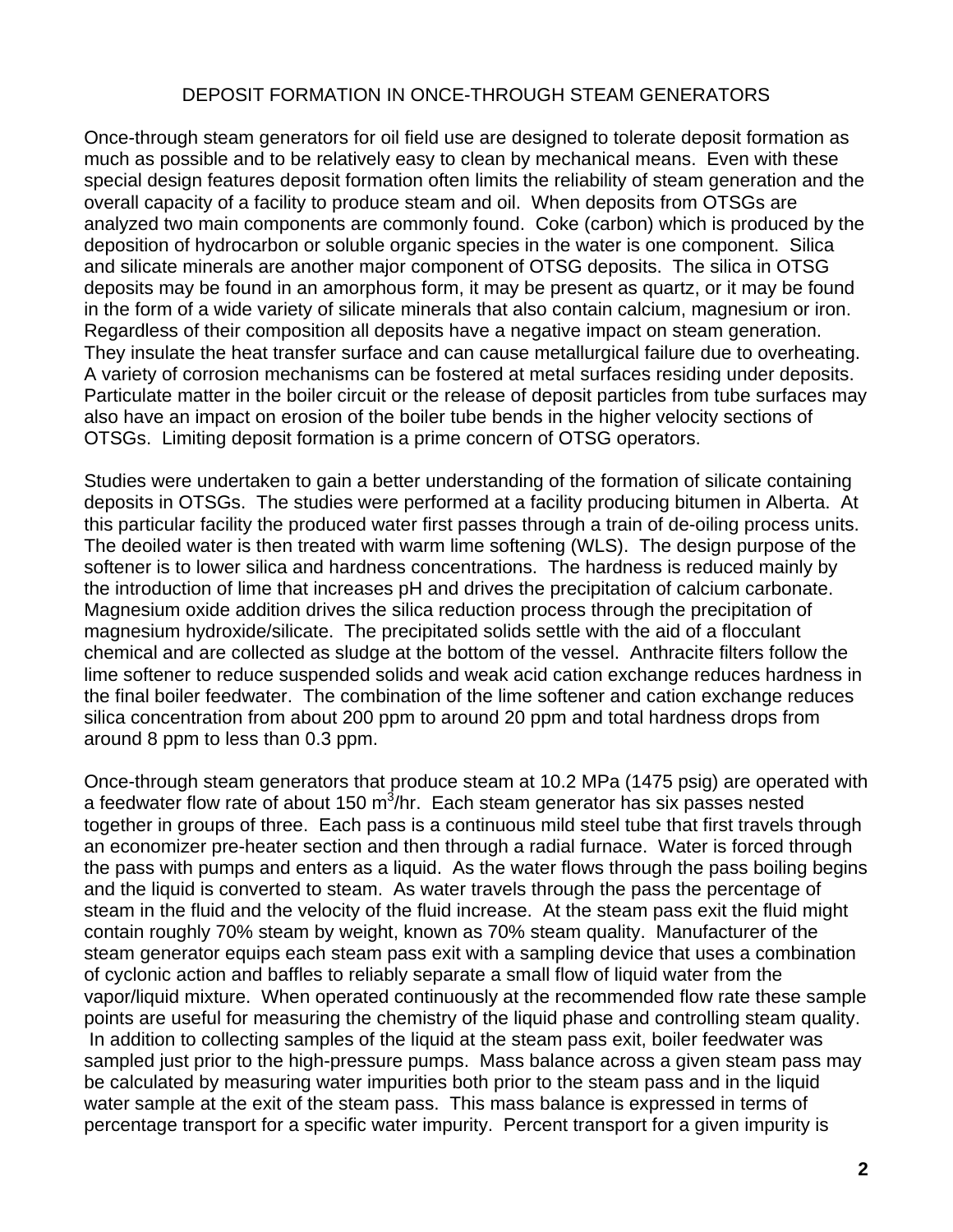defined as follows:

Percent Transport = 100 (concentration in liquid at pass exit/concentration in boiler feedwater) sodium cycles of concentration

Where:

Sodium cycles of concentration = sodium concentration in liquid at the steam pass exit concentration of sodium in the boiler feedwater.

Sodium is the most soluble, and thusly most inert, ion present in the water matrix. Normalizing impurity transport to sodium cycles of concentration corrects the transport for the evaporative concentration that occurs in the system.

Table 1 shows data from a silica transport study run while the OTSG was not treated with any antiscalant chemical. One set of samples was taken each day for 10 days and the analysis was performed using inductively coupled plasma atomic spectroscopy (ICP). The ICP analysis was performed on the sample as received and again after a portion of the sample was filtered through a 0.45 micron filter pad to remove any particulate matter. FW denotes concentrations in the boiler feedwater while Exit denotes concentrations in the liquid phase at one particular steam pass exit.

| Day       | Na     | Na       | Cycles  | Steam     | Total SiO <sub>2</sub> | Total SiO <sub>2</sub> | Total SiO <sub>2</sub> |        | Filtered $SiO2$ Filtered $SiO2$ | Filtered SiO <sub>2</sub> |
|-----------|--------|----------|---------|-----------|------------------------|------------------------|------------------------|--------|---------------------------------|---------------------------|
|           | FW ppm | Exit ppm |         | Quality % | FW ppm                 | Exit ppm               | Transport %            | FW ppm | Exit ppm                        | Transport %               |
|           | 960    | 3500     | 3.6     | 73        | 19                     | 62                     | 90                     | 20     | 64                              | 88                        |
| 2         | 770    | 2900     | 3.8     | 73        | 19                     | 67                     | 94                     | 20     | 67                              | 89                        |
| 3         | 810    | 3000     | 3.7     | 73        | 20                     | 70                     | 95                     | 20     | 69                              | 93                        |
| 4         | 840    | 2900     | 3.5     | 71        | 22                     | 68                     | 90                     | 21     | 69                              | 95                        |
| 5.        | 960    | 3400     | $3.5\,$ | 72        | 30                     | 99                     | 93                     | 30     | 99                              | 93                        |
| 6         | 940    | 3600     | 3.8     | 74        | 75                     | 95                     | 33                     | 27     | 95                              | 92                        |
|           | 940    | 3600     | 3.8     | 74        | 26                     | 94                     | 94                     | 27     | 95                              | 92                        |
| 8         | 750    | 2500     | 3.3     | 70        | 18                     | 51                     | 85                     | 16     | 52                              | 98                        |
| 9         | 1000   | 4100     | 4.1     | 76        | 39                     | 150                    | 94                     | 39     | 140                             | 88                        |
| 10        | 1200   | 4100     | 3.4     | 71        | 33                     | 110                    | 98                     | 33     | 110                             | 98                        |
| Average   | 917    | 3,360    | 3.7     | 73        | 30                     | 87                     | 86                     | 25     | 86                              | 92                        |
| Std. Dev. | 133    | 530      | 0.2     | 1.7       | 17                     | 29                     | 19                     | 7.2    | 27                              | 3.6                       |
|           |        |          |         |           | Avg without Day 6      |                        | 92                     |        |                                 |                           |
|           |        |          |         |           |                        | Std. Dev.              | 3.7                    |        |                                 |                           |

Table 1. Silica mass balance across a steam pass without antiscalant treatment.

Silica concentration varies from day to day in the boiler feedwater due to changes in plant operation and the efficiency of the warm lime softening process. The results on day 6 stand out in the data set and are marked in red on Table 1. The day 6 data show that total silica concentration was 75 ppm in the boiler feedwater, but only 27 ppm was present after the sample was filtered, indicating that 48 ppm of silica was present in the form of particulate matter. On that day there was an upset in the operation of the warm lime softener that caused some of the floc that normally settles and is removed as sludge in the vessel to travel out of the softener with the overflow water. This sort of upset is fairly common in the operation of all lime softeners and can be caused by relatively rapid changes in flow rate, temperature or water chemistry. This problem is referred to as lime softener carryover. Anthracite filters are installed after lime softeners to ameliorate this problem but, as is often the case, they prove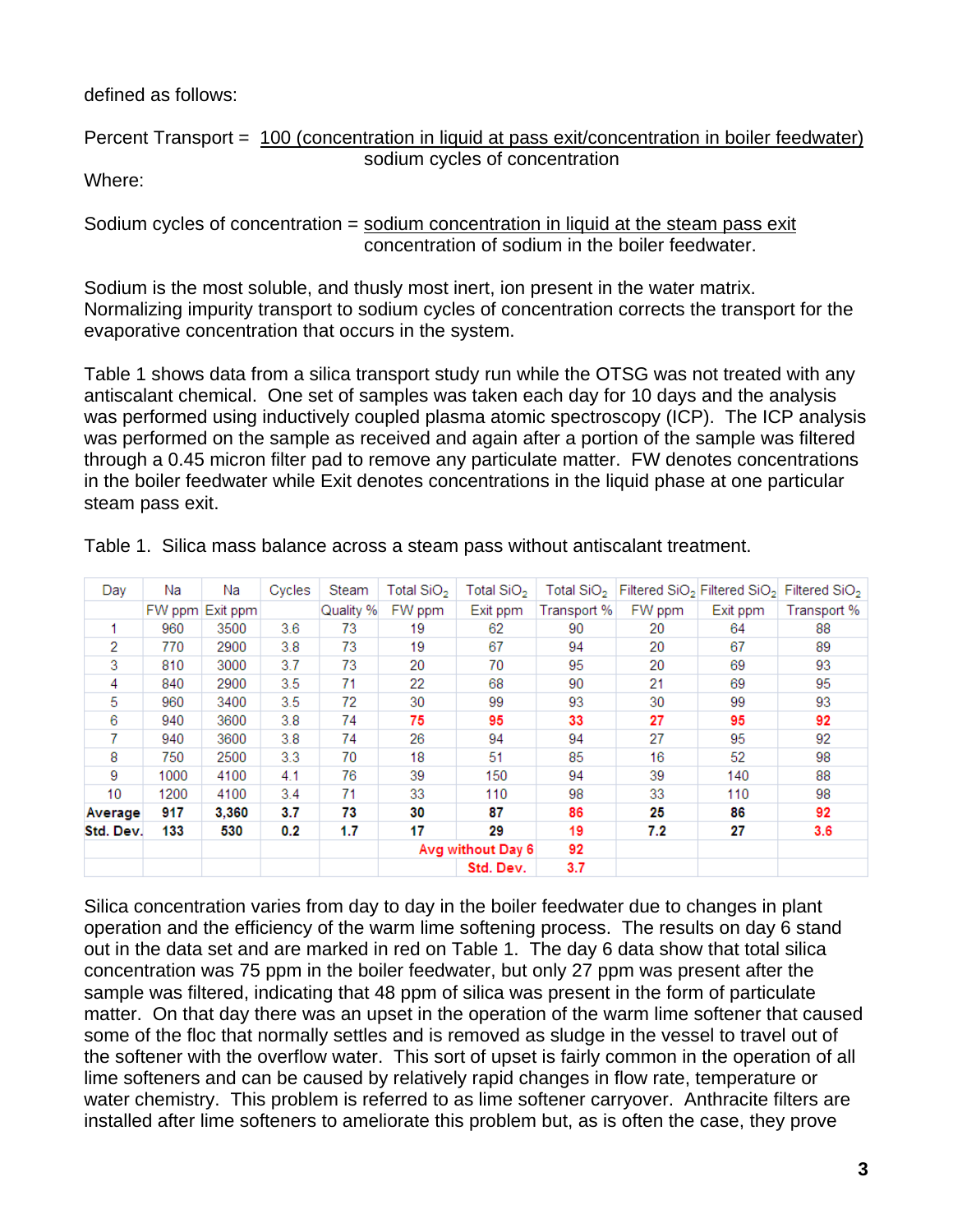less than 100% effective especially for magnesium silicate floc formed when magnesium oxide is added to reduce silica concentration in the lime softener effluent. The magnesium silicate floc can be present as very small particles that anthracite media filters cannot completely remove.

The wide ranging influence of lime softener carryover is further illustrated in Figure 1. Figure 1 shows data that was obtained from another lime softener carryover event at the same facility. This data was obtained by gravimetric analysis of 0.45 micron filter pads before and after passing 1 liter of sample water through the filter at the sample point of interest. This analysis yields a value for total filterable solids in the sample. Data from three days for three different sample locations are shown for comparison. It is clear that high concentrations of particulate matter were present in the system on day 2. The particulates originated in the warm lime softener and ICP analysis of water samples taken at the same time showed high concentrations of magnesium and silica present as particulates, a result consistent with lime softener carryover. The particulates carried over from the lime softener were somewhat reduced by the anthracite after filters but elevated filterable solids were present at every sample point downstream of the lime softener, even the medium pressure steam separator downstream of the OTSGs. Although elevated particulate concentration was detected at the medium pressure steam separator sample point there was clearly some loss of mass. The water present in the medium pressure steam separator has been concentrated by about 4 fold over the water at the outlet of the anthracite filters but the particulate matter is much lower indicating that a large portion of the particulate matter was lost somewhere between those two sample locations.



**Transport of Lime Softener Carryover** 

Figure1. Distribution of Lime Softener Carryover at a SAGD Facility.

Referring back to the data in Table 1 we can discover that particulates from lime softener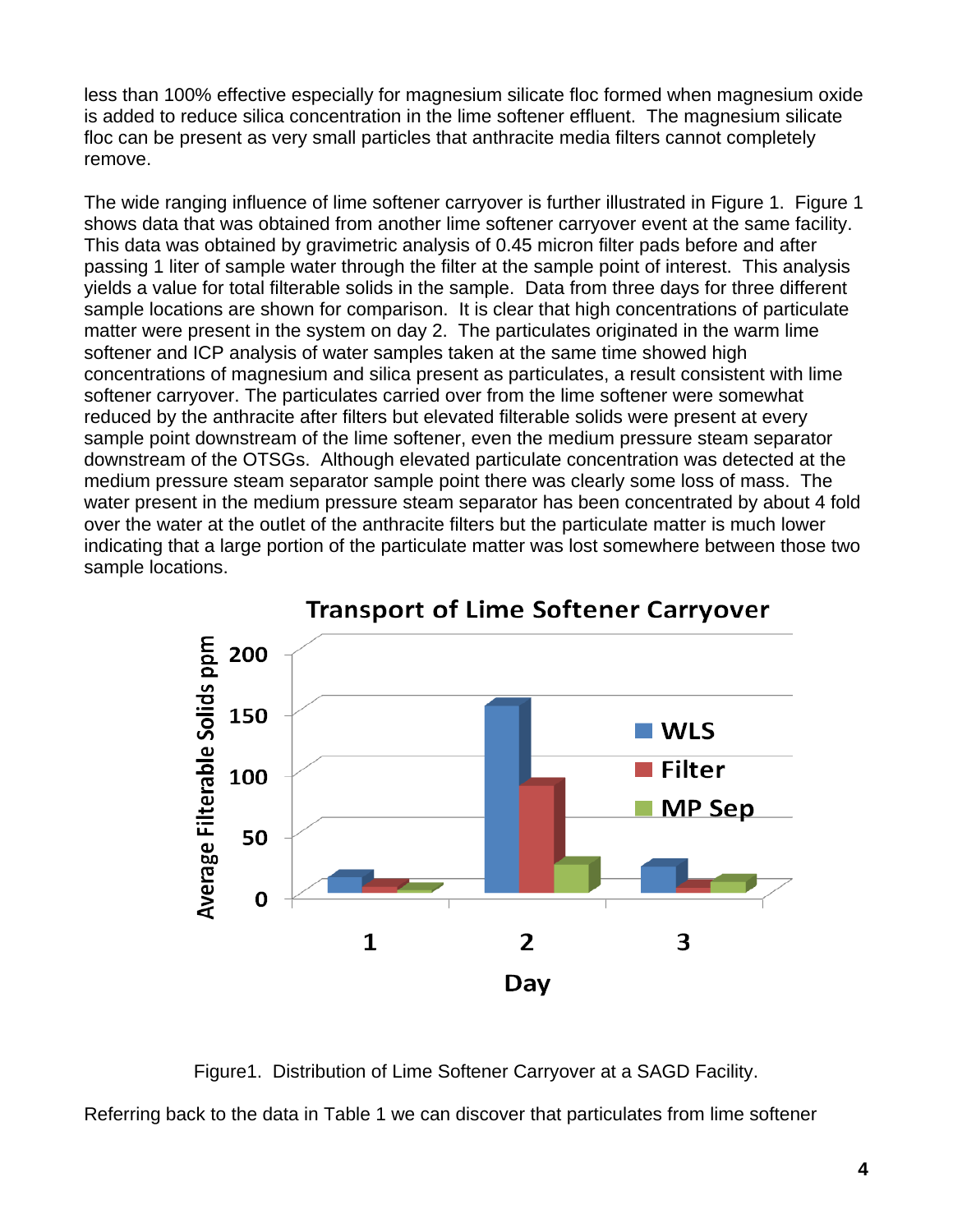carryover are deposited in the OTSGs. Total silica transport during the lime softener carryover event on day 6 was only 33%. However, the transport of soluble silica was identical to the average for the entire study, 92%. Comparison of these two numbers indicates that the 48 ppm of particulate silica in the boiler feedwater deposited almost quantitatively in the OTSG. Particulate matter is known to have a high propensity to deposit in conventional drum boilers as well. Previous studies have shown that corrosion product particles are far more likely to form deposits on boiling surfaces in comparison to soluble iron species.<sup>1</sup> The extremely high scale formation rates for particulate matter indicates that a very strong focus should be placed on careful operation of the lime softening process to prevent carryover events. A disproportionate amount of the mineral scale that accumulates in an OTSG can deposit during relatively short carryover events as is discussed in greater detail below.

The transport of soluble silica is also not complete in the OTSG system in the absence of antiscalant treatment. Table 1 indicates that the average transport of soluble silica is 92%. This result is comforting in some sense since only 8% of the soluble silica in the feedwater is forming mineral scale in the OTSG. However, even this deposition rate can account for a very high mass of deposit over time as is discussed below.

A second study was undertaken while a polymeric antiscalant was in use at the same facility and that data is shown in Table 2. Experimental protocols were identical to the study that is summarized in Table 1 with percentage transport being calculated over a single pass in an OTSG. The soluble silica transport in this study was nearly complete averaging 99%, a good indication that the antiscalant was having a positive effect in the system. There were no significant lime softener carryover events during this study so no definitive comments can be made about the effect of the antiscalant on reducing the rate of particulate matter deposition in the OTSG. However, experience with particulate matter deposition in conventional drum boilers would suggest that even though dispersants can reduce particulate deposition rates we should not expect any dispersant to be 100% effective. Although dispersant treatments may prove to be useful in combating particulate deposition in OTSGs, maintaining low particulate concentration by vigilant lime softener operation will certainly remain the most effective way to prevent particulate deposition.

| Day             | Na   | Na              | Cycles | Steam     | Total SiO <sub>2</sub> | SiO <sub>2</sub>  | Total SiO <sub>2</sub> |        |          | Filtered $SiO2$ Filtered $SiO2$ Filtered $SiO2$ |
|-----------------|------|-----------------|--------|-----------|------------------------|-------------------|------------------------|--------|----------|-------------------------------------------------|
|                 |      | FW ppm Exit ppm |        | Quality % | FW ppm                 | <b>Exit Total</b> | Transport %            | FW ppm | Exit ppm | Transport %                                     |
|                 | 1200 | 4000            | 3.33   | 70        | 12                     | 35                | 88                     |        | 34       | 93                                              |
| 2               | 1400 | 4200            | 3.00   | 67        | 15                     | 48                | 107                    | 15     | 47       | 104                                             |
| 3               | 1600 | 5200            | 3.25   | 69        | 22                     | 72                | 101                    | 21     | 72       | 105                                             |
| 4               | 2000 | 6800            | 3.40   | 71        | 35                     | 120               | 101                    | 34     | 120      | 104                                             |
| 5.              | 2000 | 6700            | 3.35   | 70        | 29                     | 95                | 98                     | 28     | 91       | 97                                              |
| 6               | 1800 | 6200            | 3.44   | 71        | 23                     | 77                | 97                     | 22     | 76       | 100                                             |
|                 | 1300 | 3800            | 2.92   | 66        | 14                     | 42                | 103                    | 14     | 42       | 103                                             |
| 8               | 1200 | 3600            | 3.00   | 67        | 15                     | 40                | 89                     | 13     | 39       | 100                                             |
| -9              | 1200 | 3500            | 2.92   | 66        | 14                     | 41                | 100                    | 14     | 39       | 96                                              |
| 10 <sup>°</sup> | 1200 | 3600            | 3.00   | 67        | 16                     | 43                | 90                     | 16     | 43       | 90                                              |
| Average         | 1490 | 4760            | 3.2    | 68        | 20                     | 61                | 97                     | 19     | 60       | 99                                              |
| Std. Dev.       | 335  | 1345            | 0.2    | 2.1       | 7.6                    | 29                | 6.5                    | 7.4    | 28       | 5.3                                             |

Table 2. Silica mass balance across a steam pass with antiscalant treatment.

Further illustration of the effect of the antiscalant treatment is evident in Figure 2. This plot presents the data in a way that provides further insight into the scale formation process. The y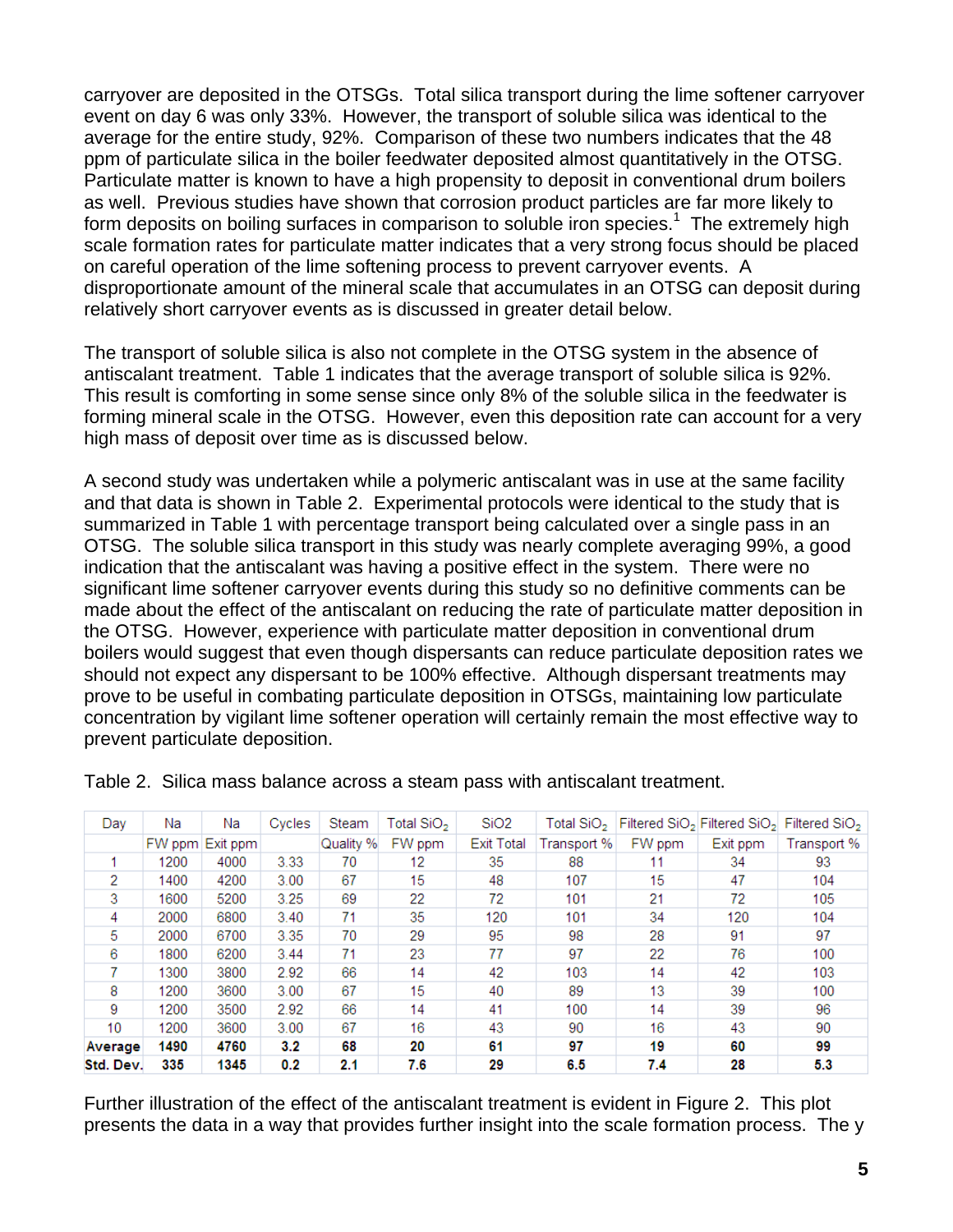axis of Figure 2 plots the soluble silica concentration at the steam pass exit divided by the cycles of concentration caused by evaporation of water in the OTSG. The x axis of Figure 2 plots the soluble silica concentration in the boiler feedwater. If there was no loss of mass over the OTSG pass we would expect the data presented in this format to fall on a line with slope  $=$ 1.0. In effect, that is what we observe for the system when antiscalant treatment is present. A regression fit has an R<sup>2</sup> statistical parameter equal to 0.988 indicating very good linearity (R<sup>2</sup> = 1.0 is a perfect line). The slope is actually slightly greater than 1 at 1.05, statistically identical to complete transport of soluble silica. Regression fit for the data set with no antiscalant treatment also shows good linearity ( $R^2$  = 0.978) but the slope is less than 1 at 0.89 which would indicate 89% soluble silica transport in good agreement with the arithmetic average soluble silica transport for the data set of 92%.



## **Silica Transport Comparison**

Figure 2. Comparison of Soluble Silica Transport With and Without Antiscalant

A basic feature of the data presentation in Figure 2 may have some bearing on the scale formation mechanism in OTSGs. The data presented in this format is, in fact, linear. There is no curvature that would indicate that soluble silica transport is worse at higher silica concentration. A constant percentage of soluble silica is deposited regardless of concentration over a wide range of boiler feedwater quality. There is no evidence that silica reaches some sort of solubility limit in this concentration range. The scale formation process may be governed more by kinetic considerations than by thermodynamic solubility equilibria. This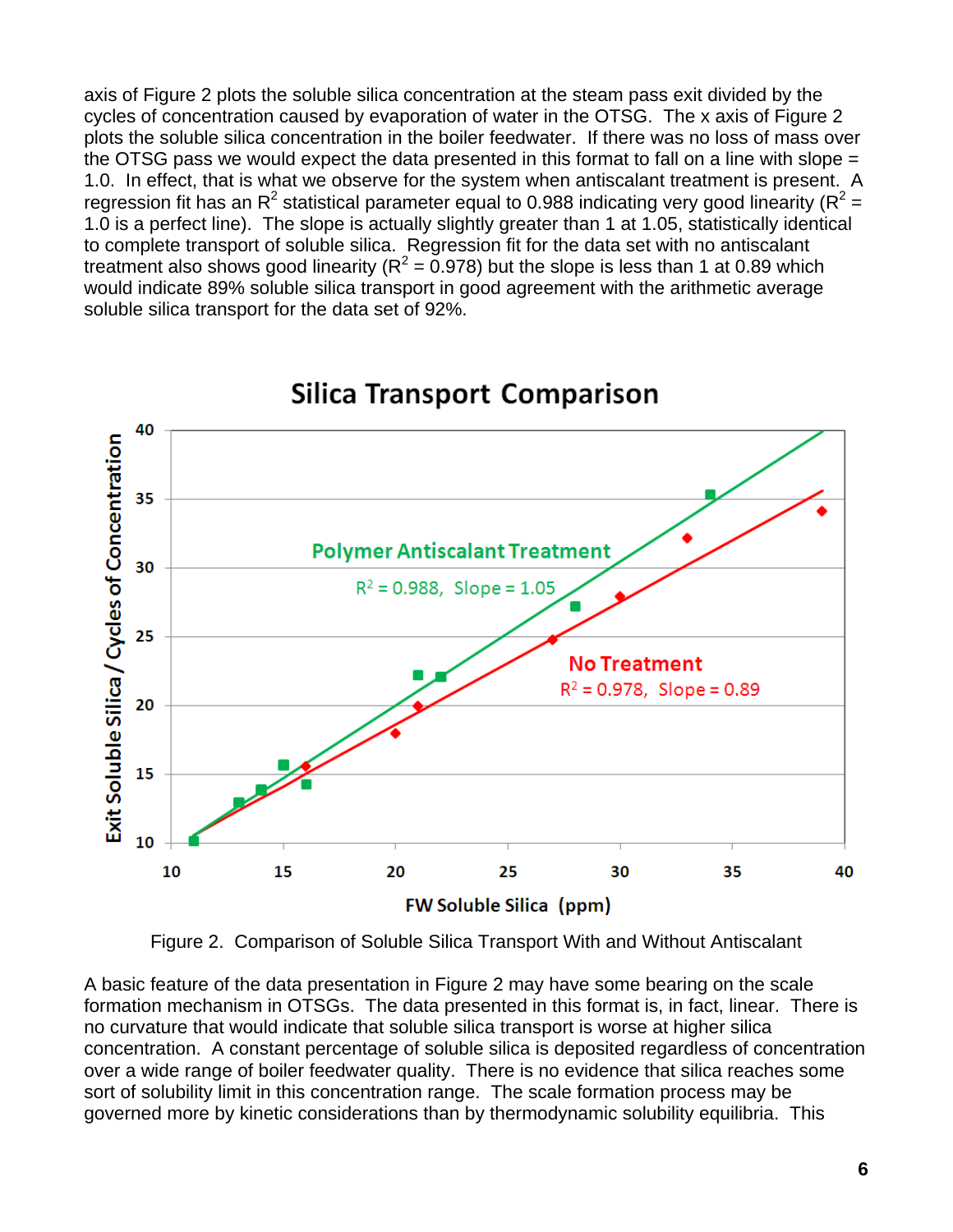contrasts with most observations from conventional boiler systems that indicate scale formation and inhibition are governed by competitive chemical equilibria. The short residence time at temperature in OTSGs compared to the extremely long holding time in conventional drum boilers may account for this difference. If the rate of scale formation in OTSGs is governed by kinetic rather than thermodynamic considerations different scale inhibition mechanisms may function OTSGs in comparison to drum boilers.

Theoretical considerations aside, the linearity of this data has one very practical implication; increasing feedwater silica concentration in an untreated system will directly increase silica deposition rate while silica deposition rate in a treated system may remain near zero over a wide range of feedwater silica concentrations. The impact of incomplete silica transport through an OTSG is easily calculated based on the data presented above. The OTSGs in this study operate at a feedwater flow rate of 150  $m^3/n$ r. Even a small percentage of silica deposition can result in a large mass of scale deposited in the OTSG. Figure 3 plots the KG of silica deposited per day of operation in the OTSG studied here as a function of feedwater silica concentration and percent silica transport. Over these studies feedwater soluble silica concentration averaged about 20 ppm. At 92% transport that would mean about 5.76 KG of silica deposited each day or about 173 KG of silica deposited in the OTSG each month. With antiscalant treatment it appears that virtually all of that deposition could be avoided. During the lime softener carryover event it appeared that about 48 ppm of particulate matter was depositing in the boiler almost quantitatively (0% transport). That would produce about 172 KG of silica deposition per day. We find that a single day of lime softener carryover can produce the same amount of silica deposition as a full month of normal operation without antiscalant treatment. This emphasizes again the importance of smooth lime softener operation. Two additional points should be considered when evaluating silica deposition based on Figure 3. First, Figure 3 only considers the mass of  $SiO<sub>2</sub>$  but other ions especially magnesium are often deposited with silica in OTSGs as silicate minerals so the actual mass deposited will be greater. Second, deposition in OTSGs is commonly localized so that the mass of deposits is not evenly distributed over the entire heat transfer surface. The localized nature of deposition can greatly increase deposit thickness and the chance for a localized overheating failure of the boiler tube.

.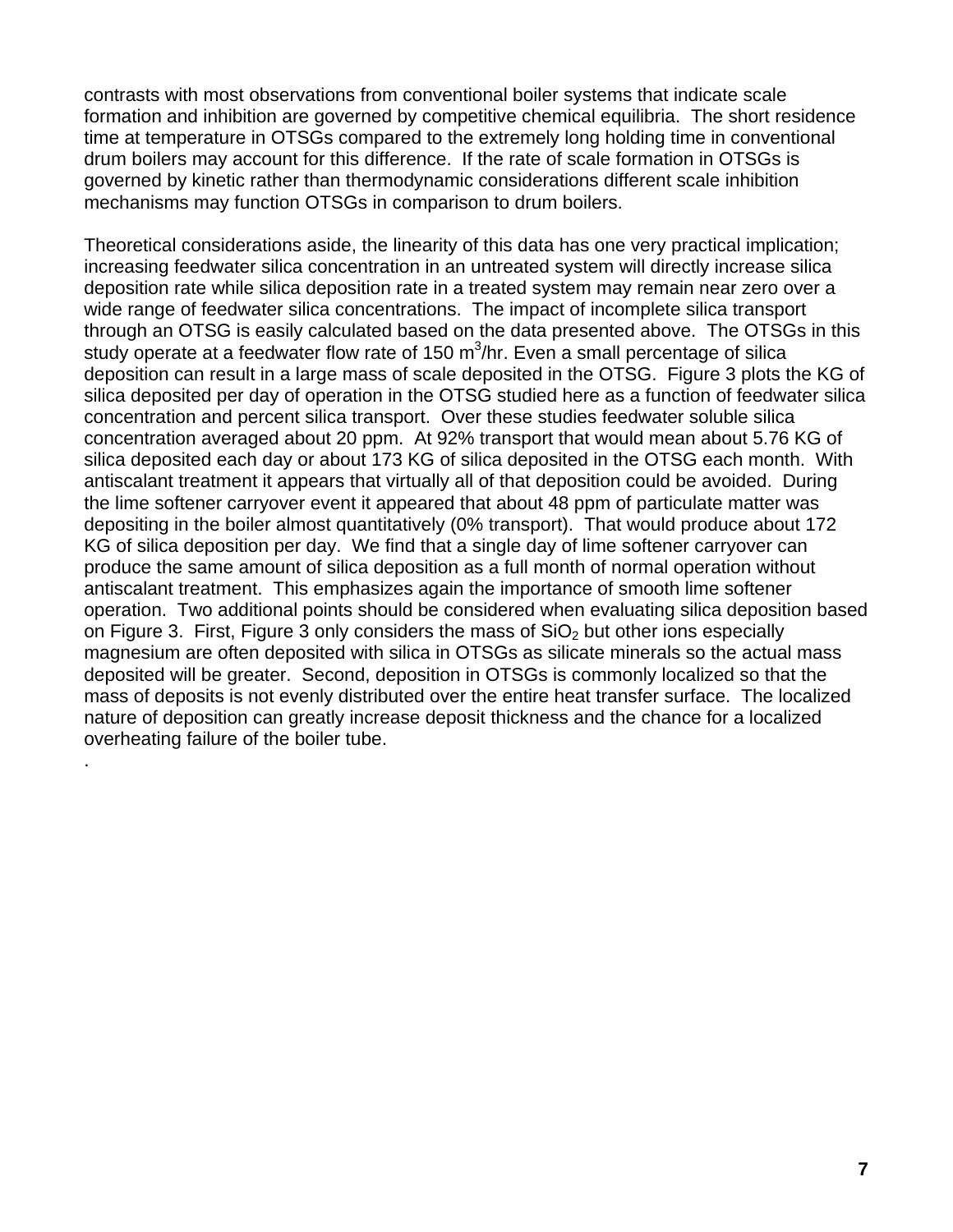

Deposit Mass as Function of Feedwater Quality and Silica Transport

Figure 3. Calculated Silica Deposited in the OTSG as a Function of Feedwater Quality and Percent Silica Transport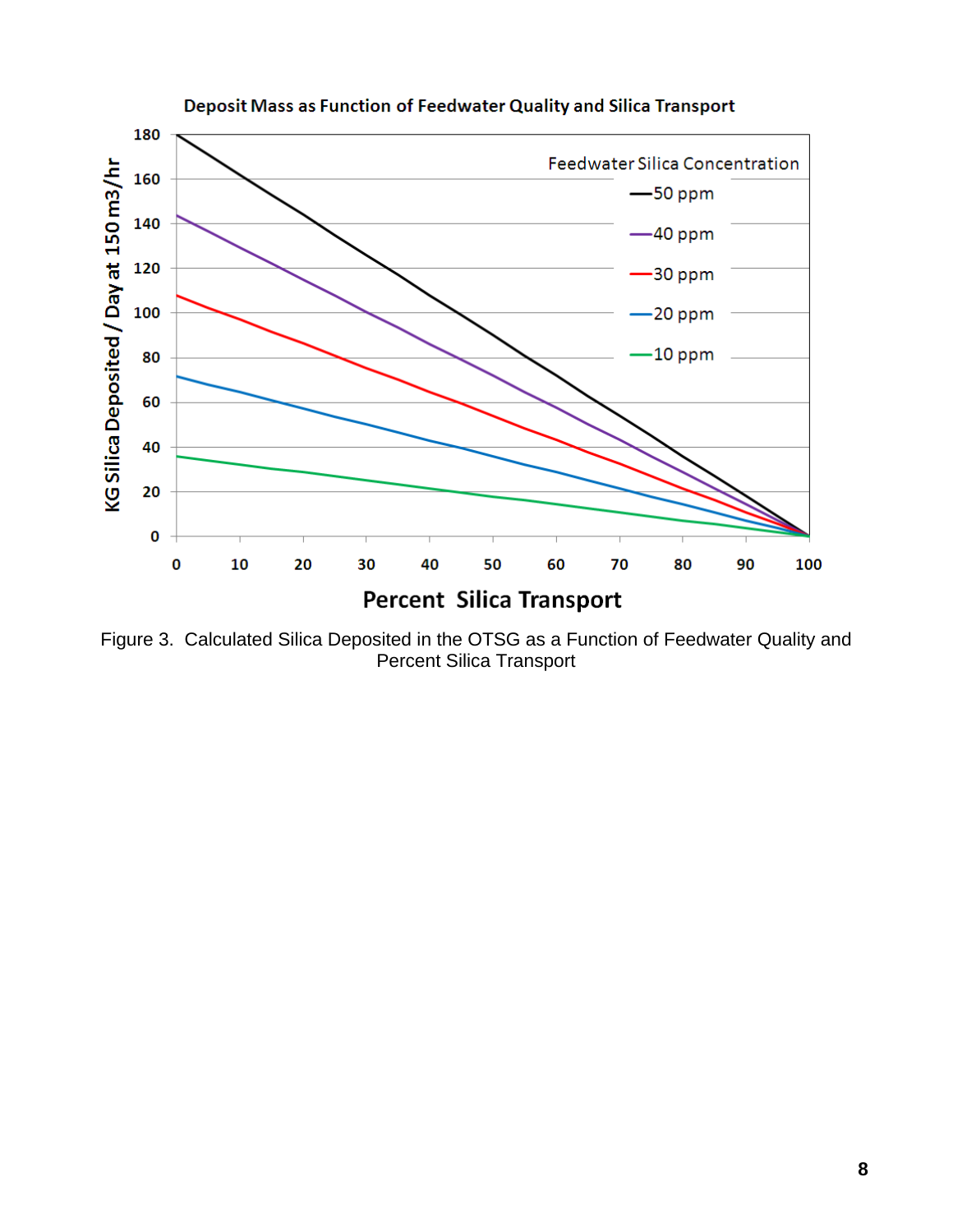#### DISTRIBUTION OF VOLATILE COMPOUNDS IN SAGD SYSTEMS

Produced water is quite different from the surface waters or shallow well waters that are used as the raw water source for most conventional steam generation. Produced water commonly contains high concentrations of salt and dissolved minerals. Water produced from the SAGD process contains particularly high concentrations of soluble organic compounds. The oil bearing formations in Alberta have been seen to contribute three classes of volatile impurities that may require some special attention, ammonia, sulfide and organics. Ammonia is added to many electric utility steam generators at low concentration as a pH buffer so its properties in steam systems are well characterized but this compound is present at high concentration in most SAGD circuits. The source of ammonia is uncertain at this time. Many deep aquifer formations in Alberta contain ammonia naturally. Oil treating chemistries or the diluent used in the emulsion breaking process could contain nitrogen that might decompose at high temperature to form ammonia. Sulfide is virtually never encountered in conventional steam generation operations but reduced sulfur species are plentiful in produced waters. Naturally occurring organics such as tannins, carbohydrates and protein are encountered in many surface water sources at concentrations of a few ppm due to biological activity. There is a good level of experience concerning the interaction of these naturally occurring organic materials with water pretreatment devices and their decomposition products in boilers are relatively well known. However, the produced water at SAGD facilities commonly contains soluble organic species at concentrations of several hundred ppm. The general chemical classifications of these organics are known to some degree but their fate in boiler systems is more uncertain.

The distribution of volatile species was measured at a second SAGD site. This system uses a two stage evaporation process to prepare water for conventional drum boilers and the distribution of volatile components in this system provides an excellent example of what can be expected when vapor/liquid partition occurs with produced water. The temperatures present in evaporators are much lower than those present in steam generators. The temperatures differences influence not only the vapor/liquid partition of volatile components but their overall thermal stability. Samples were obtained for the evaporator feedwater, the distillate from both stages of evaporation and the sumps of both evaporators plus several points in the boiler circuit. Samples for ammonia tests were fixed for later analysis by adding ultrapure nitric acid to the sample container. Sulfide was determined by adding zinc chloride to the sample container. The zinc precipitates sulfide ion as ZnS which is stable in the solid state for long periods of time. Total sulfur was then determined for the samples before and after filtration by ICP analysis. The difference between the unfiltered and filtered sulfur concentrations is assumed to be sulfur that was initially present as sulfide ion and precipitated by the zinc. Total organic carbon testing was used as a measure of soluble organic material. Sodium analysis was performed by ICP as a reference for evaporative concentration. This data is presented in Figure 4.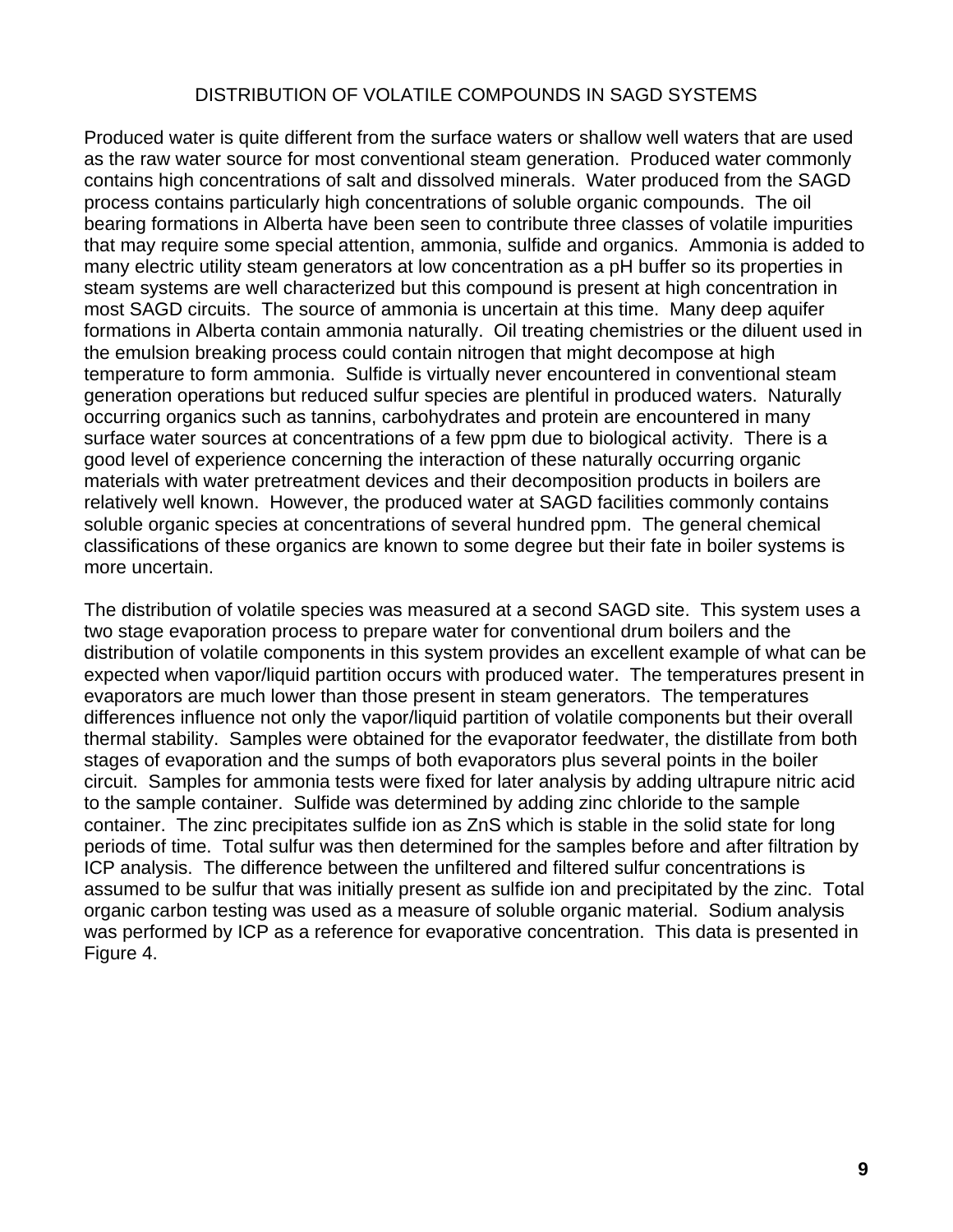

## Distribution of Volatiles In 2 Stage Evaporation

Figure 4. Distribution of Volatile Species and Sodium in an Evaporator System.

One striking feature of this data set is the exceptional performance of the evaporators for removing non-volatile ionic species. Sodium in the evaporator feed is 860 ppm but only 43 ppb in the combined distillate representing a carryover of only 0.005%. From the standpoint of non-volatile salts this water is certainly fit for the purpose of producing high-pressure steam. The exceptionally high purity of the water in terms of common salts means that the conductivity of the water in the boiler circuit is largely determined by the volatile components.

The ammonia concentration entering the evaporators is about 63 ppm. This volatile species partitions into the gas phase strongly at every opportunity so that the concentration is diminished only slightly to 53 ppm when the distillate from both evaporator stages is blended to produce the boiler feedwater. Most of the ammonia entering evaporator#1 is stripped into the gas phase and is found in the distillate. The vapor/liquid partition coefficient for evaporator #1 is about 8.1 and consistent with that expected for ammonia under those conditions. The stream entering evaporator#2 is highly depleted in ammonia, but what remains still partitions into the distillate with a vapor/liquid ratio of about 1.7. This value seems rather low given the high pH and the relatively low temperature in the unit. The extremely high concentration of salts and organic material in the sump of evaporator #2 may influence the partition of ammonia. The ammonia in the boiler feedwater also strongly partitions into the steam. The vapor/liquid partition ratio is about 3.75 in close agreement to what is expected for boilers at this operating pressure (6.2 MPa, 900 psig). The ammonia vapor/liquid partition coefficient decreases as temperature increases. The high-pressure steam contains 60 ppm  $NH<sub>3</sub>$  virtually the same concentration of ammonia as the evaporator feedwater.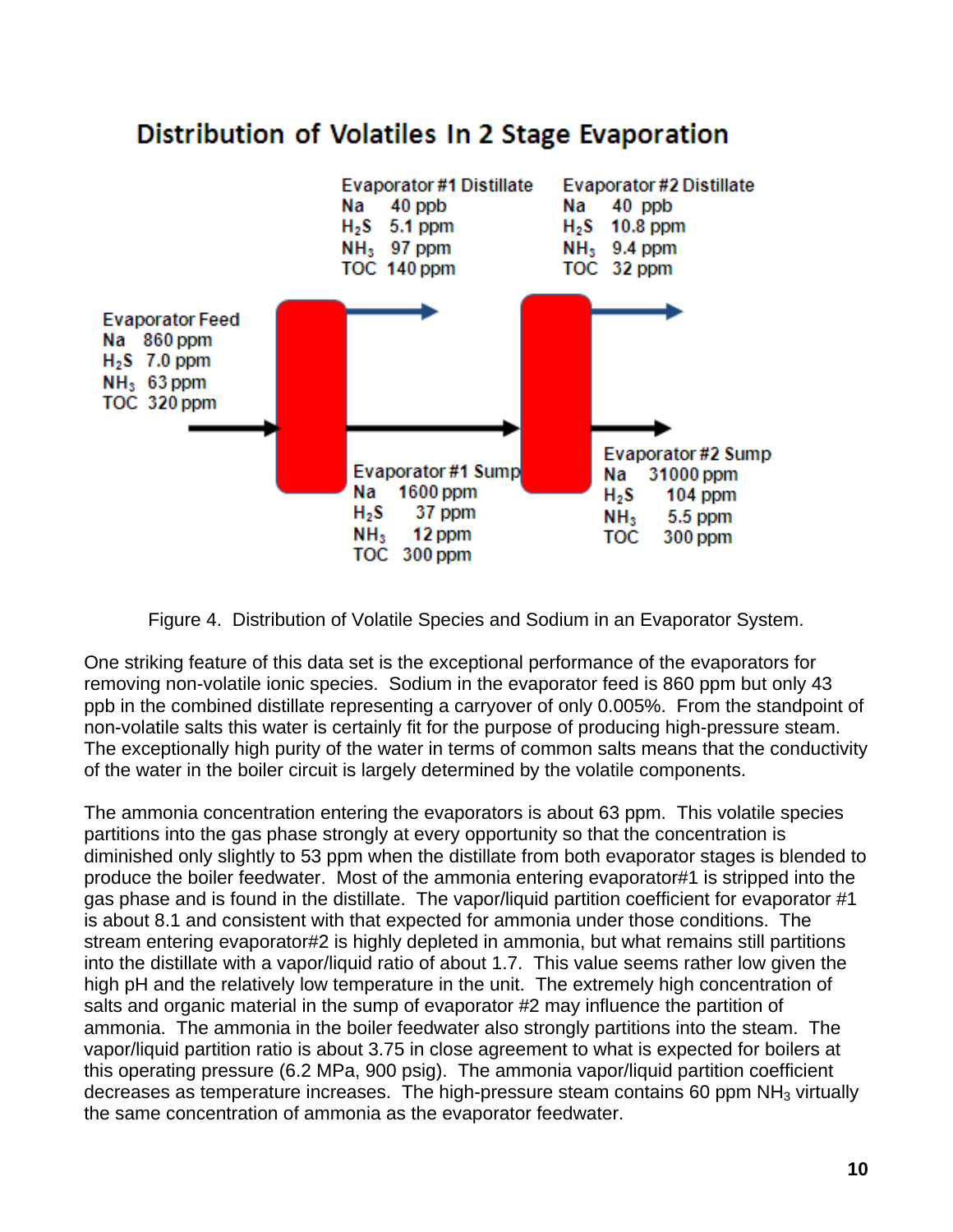When ammonia gas dissolves in water it creates ionic species in the following reaction.

$$
NH_{3 \text{ gas}} + H_2O \longrightarrow NH_4^+ + OH^+ \tag{1}
$$

In the absence of non-volatile salts high concentrations of ammonia will dominate the overall electrical conductivity of the water. Most of the ammonia travels with the gas phase during steam generation and causes the conductivity of fully condensed steam samples to be higher than the conductivity of the boiler blowdown. This can be a very confusing observation for boiler operators who are accustomed to waters where the conductivity is solely due to the presence of non-volatile ionic salts such as NaCl. Figure 5 illustrates this phenomenon.



Figure 5. Conductivity in the Steam Generation Circuit (Conventional Drum Boilers).

Ammonia can cause corrosion of copper alloys but SAGD systems generally employ all ferrous metallurgies in the steam generation circuit. Evaporators provide great reductions in carbonate/bicarbonate alkalinity but in SAGD systems with warm lime softening ammonia has caused a special problem in combination with carbon dioxide in the steam system. In dry deadlegs of steam lines where some cooling occurs ammonia can combine with water vapor and carbon dioxide to form solid ammonium bicarbonate. This material has clogged pressure transducer lines in some SAGD systems

$$
NH3 gas + H2Ogas + CO2 gas \rightarrow NH4HCO3 solid
$$
 (2)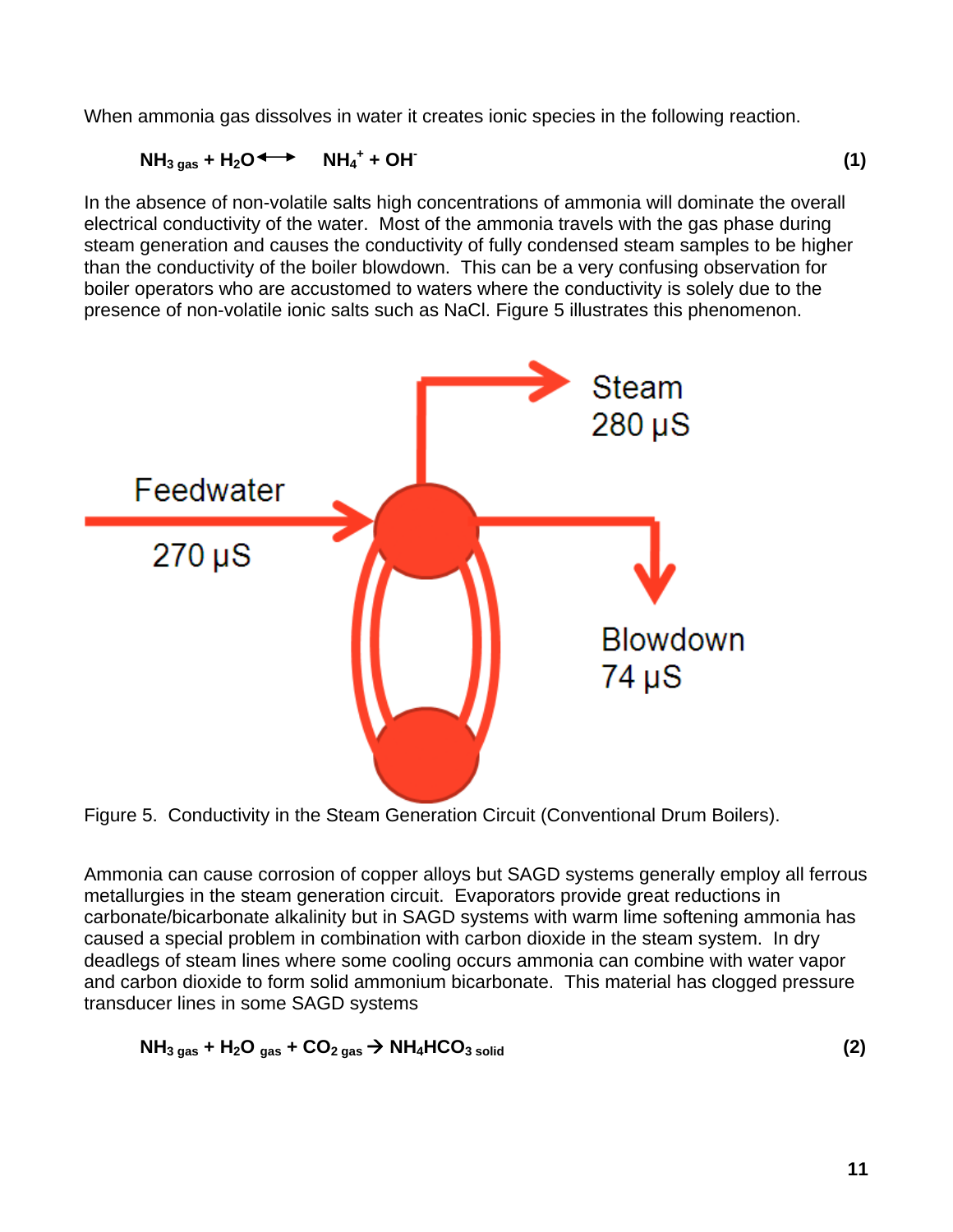Sulfide testing confirms that a large portion of the sulfur present in the system is in the form of sulfide. Hydrogen sulfide has two acid dissociation equilibria.

 $H_2S_{(gas)} \Leftrightarrow H_2S_{(solution)} \Leftrightarrow HS^+ + H^+ \Leftrightarrow S^{-2} + 2H^+$  **(3)** 

In the pH range found in this produced water evaporation system almost all of the sulfide in solution will be present in the form of the HS anion. The HS anion is not volatile and would not partition in to the gas phase but even at high pH there will still be a small concentration of H<sub>2</sub>S in solution. The neutral H<sub>2</sub>S molecule can easily migrate into the gas phase and leave the liquid. In flowing systems that separate gas and liquid phases, such as evaporators and boilers, any  $H_2S$  that partitions into the gas phase is quickly drawn away from the liquid. This situation is quite different from the static chemical equilibrium that would be found in a closed vessel with no flow. When  $H_2S$  is drawn away in the gas phase the chemical equilibrium in solution shifts to replace it (Le Chatelier's principle) and the process continues. The combination of the different chemical equilibria and flow establish a steady state that can allow a surprisingly large portion of  $H_2S$  to be transferred into the distillate or steam even at a relatively high pH.

Roughly half of the sulfur entering the evaporators appears to be in the form of sulfide. Interestingly, the balance seems to shift substantially in evaporator#1 with about 62% of the sulfur in the sump being precipitated by zinc and presumably in the form of sulfide. There is actually about 5.3 times as much sulfide in the evaporator #1 sump compared to the concentration in the evaporator feedwater. However, the inert sodium ion only concentrates by a factor of 1.9 times in evaporator#1. These results appear to indicate that sulfide is actually formed in evaporator #1 perhaps from decomposition of sulfur containing organic species. The vapor/liquid partition ratio in evaporator #1 for sulfide is about 0.2 but due to the high flow rate of the distillate much of the mass of sulfide will still be transferred to the distillate. The higher pH of evaporator #2 suppresses the volatility of  $H_2S$  even more and the vapor/liquid partition ratio in that vessel is about 0.1. By contrast the  $H_2S$  present in the boiler feedwater is much more volatile due to the lower pH and higher temperature in the boiler drums. A vapor/liquid partition ratio of about 7.5 is noted for  $H_2S$  in the boilers.

Iron sulfide minerals have been found in the boiler circuit at this site. This is evidence that sulfides carried over from the evaporator may be causing corrosion. Sulfide corrosion is not a new phenomenon. It is well known in oil refining and transport systems but it is essentially unheard-of in the context of boiler water chemistry. The presence of sulfides may need to be addressed in some SAGD systems. Sulfide can be destroyed by scavenging or oxidation. It can be precipitated as a solid and separated from the liquid or sulfide corrosion can be addressed with chemical inhibitors.  $H_2S$  can also be removed from the system in the gas phase and handled with a vapor treatment system. The best approach is governed by the design of the specific plant.

Produced water at SAGD facilities contains very high concentrations of dissolved organic species. The majority of these compounds appear to be carboxylic acids. They may precipitate from solution if the pH is lowered or if the temperature of the water is reduced. In evaporators these carboxylic acid compounds tend to be non-volatile and they accumulate in the evaporator sumps. However, total organic carbon is also high in the distillate samples and seems to preferentially partition into the steam when it enters the boilers. These organic compounds have been analyzed by purge and trap gas chromatography/mass spectroscopy